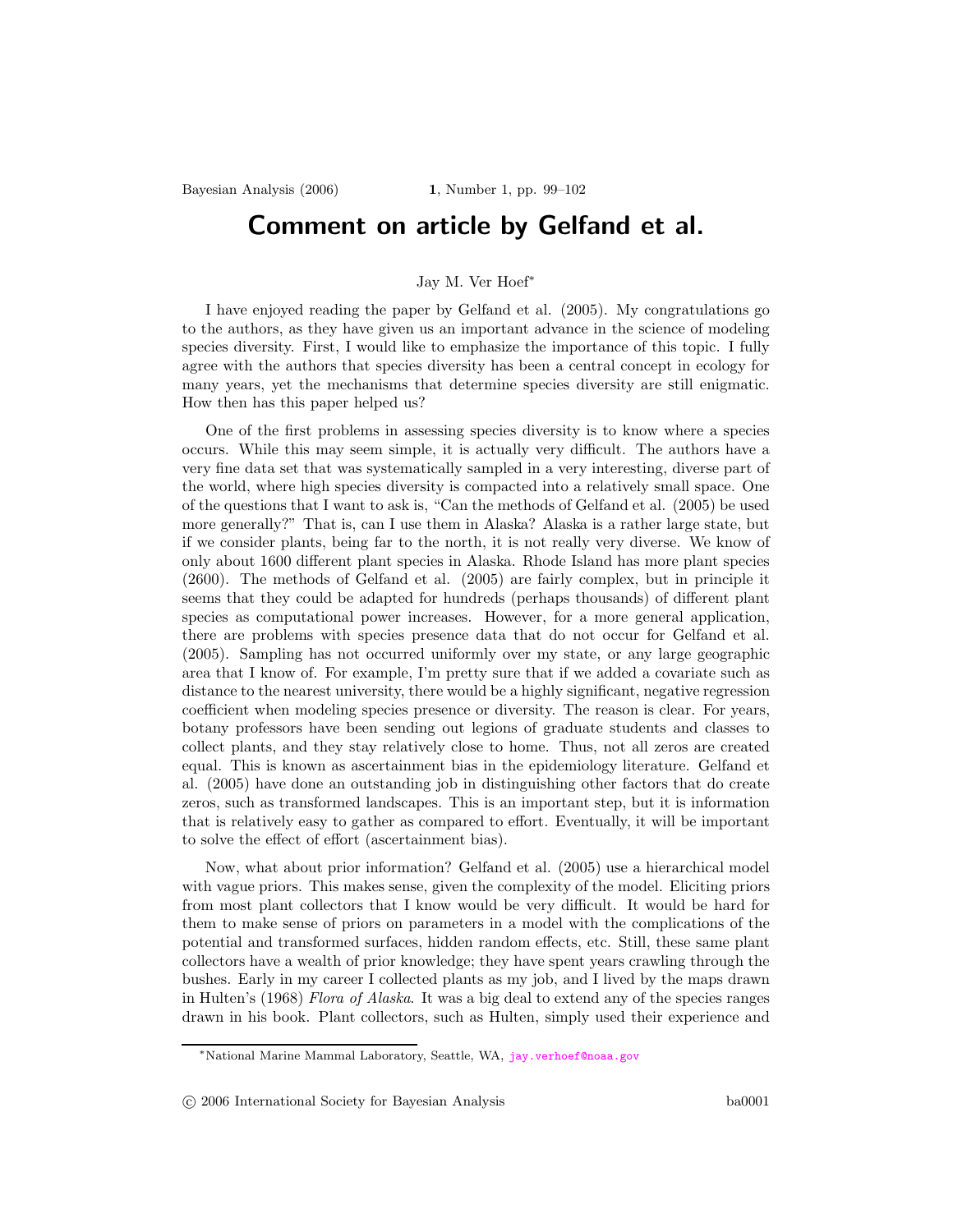## 100 **Comment on article by Gelfand et al.**

knowledge of terrain, climate and the known collection locations for a species to draw a line on a map that formed the species range. How can we tap such information? One interesting approach has been taken by Lele and Das (2000), who did not adopt a Bayesian formulation. Their thesis is that we should elicit predictions, not priors, on parameters. I think this is the right idea, and it would be interesting to incorporate a Bayesian approach that uses elicited predictions into the models developed by Gelfand et al. (2005), and indeed many others.

The model that Gelfand et al. (2005) propose is very interesting; it is a major improvement on many other approaches. As noted earlier, it is fairly complex compared to almost all other approaches so far. Nevertheless, there is one part of the model that is perhaps too simple. In eq. (5), Gelfand et al. (2005) give us

$$
\log\left(\frac{p_i^{(k)}}{1-p_i^{(k)}}\right) = \mathbf{w}'_i \boldsymbol{\beta_k} + \psi_k + \rho_i.
$$

This model allows each species to have its own intercept  $\psi_k$  and covariate response vector  $\beta_k$ , but all species have a common spatial pattern  $\rho_i$  in the "residuals" – or that part of the model not explained by the fixed effects. A model such as

$$
\log\left(\frac{p_i^{(k)}}{1-p_i^{(k)}}\right) = \boldsymbol{w_i'}\boldsymbol{\beta_k} + \psi_k + \rho_i^{(k)}
$$

has too many parameters, allowing a separate spatial pattern (in the residuals) for each species. Undoubtedly, some species are responding to similar spatial effects. As the authors point out, this residual spatial random effect accounts for (at least in part) unmeasured spatially-patterned covariates. Some species will respond in a similar manner to a particular unmeasured covariate, while other species will respond in a similar way to another unmeasured covariate. A more flexible approach that does not have too many more parameters would be to allow for just a few spatial patterns, and then assume that each species' residuals are a linear combination of those spatial random effects:

$$
\log\left(\frac{p_i^{(k)}}{1-p_i^{(k)}}\right) = \mathbf{w_i'}\mathbf{\beta_k} + \psi_k + \sum_{m=1}^{M}\eta_k^{(m)}\rho_i^{(m)},
$$

where  $M$  is, say, 1 to 5. Bayes factors, DIC, or reversible jump MCMC methods could be used to choose M.

None of this detracts from the fundamental contributions that Gelfand et al. (2005) have given us. I hope that both statisticians and ecologists take notice, and that they use and build upon the models and ideas that these authors have developed. The synergy of collaboration among statisticians and ecologists is apparent from this article.

## Bibliography

Gelfand, A., Silander, J., Shanshan, W., Latimer, A., Lewis, P., Rebelo, A., and Holder, M. (2006). "Explaining species distribution patterns through hierarchical modeling."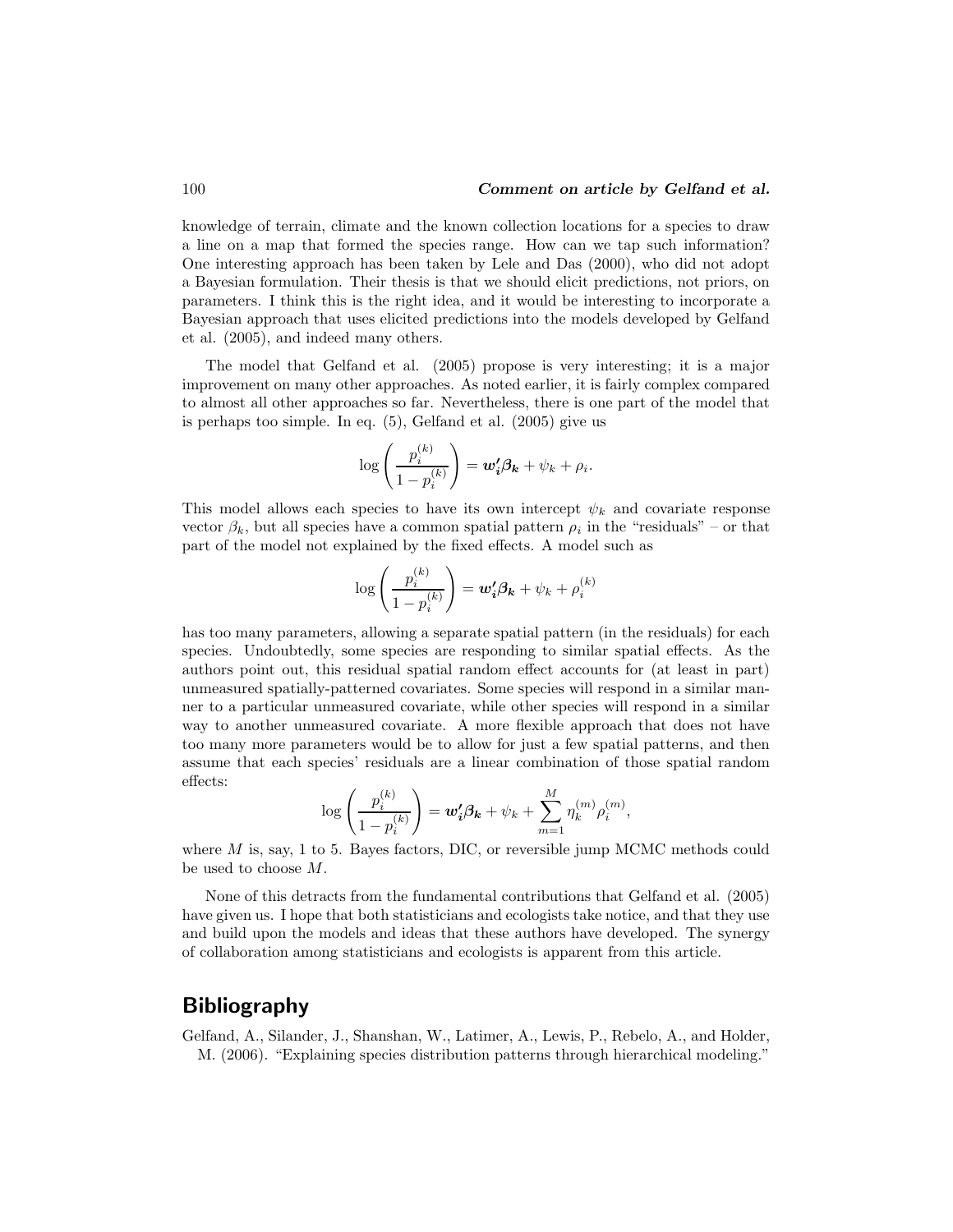$\log M$ . Ver Hoef 101

Bayesian Analysis, (in press).

- Hulten, E. (1968). Flora of Alaska and Neighboring Territories, 1008. Stanford University Press.
- Lele, S. and Das, A. (2000). "Elicited data and incorporation of expert opinion for statistical inference in spatial studies." Mathematical Geology, 465–487.